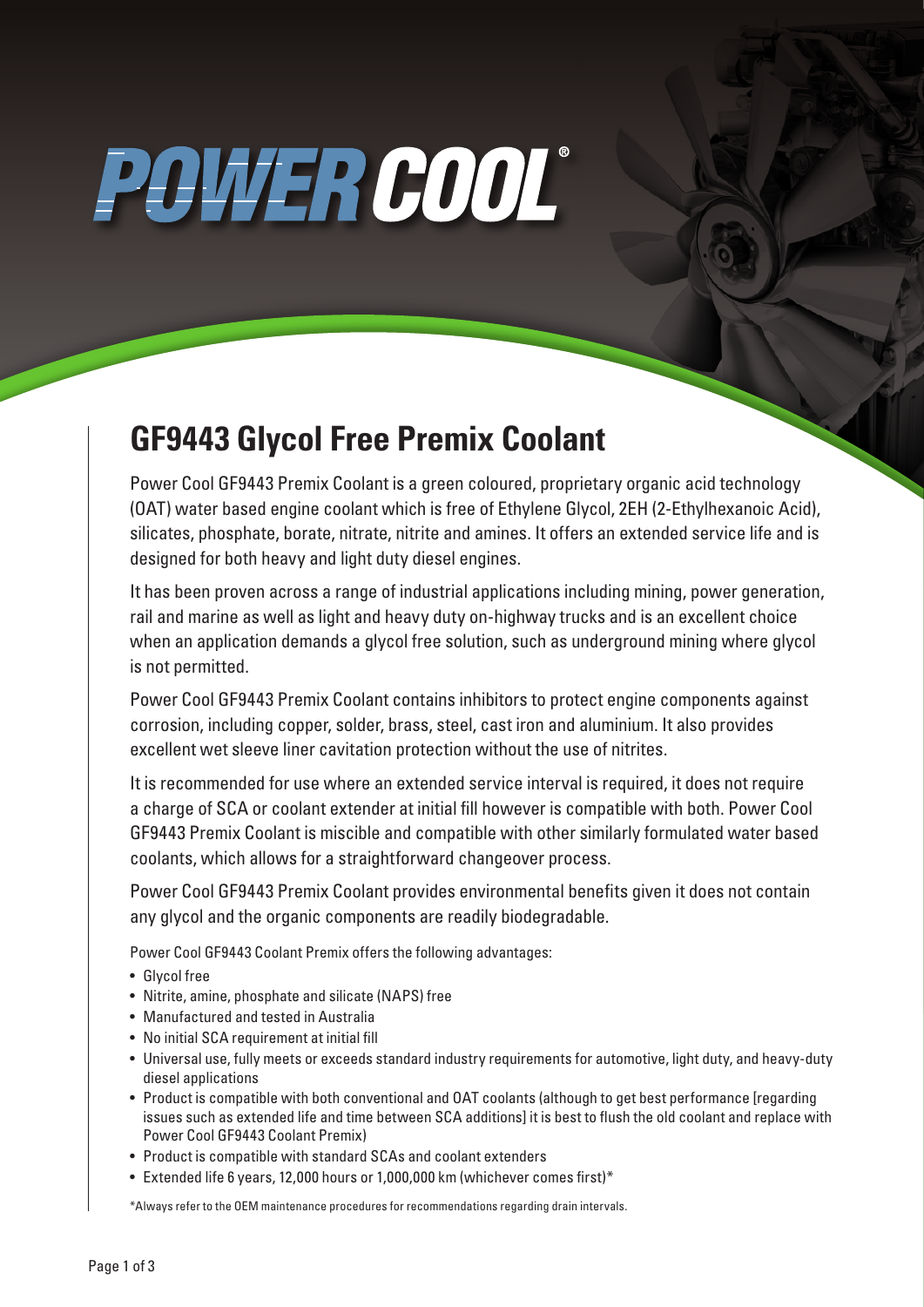## POWER COOL®

#### **Power Cool GF9443 Premix Specifications**

| Recommended and suitable for use where the following engine coolant specifications are required: |                           |                       |  |  |  |
|--------------------------------------------------------------------------------------------------|---------------------------|-----------------------|--|--|--|
| • ASTM D3306/D6210                                                                               | • GM 1825M /1899M /6277M  | • Scania              |  |  |  |
| • BS 6580                                                                                        | • Komatsu AFNAC           | • Renault Type D      |  |  |  |
| • JIS 2234                                                                                       | • MAN 324 NF              | • VW/Audi TL-774 F    |  |  |  |
| • Cummins CES 14603                                                                              | • Mercedes MB 325.3/326.3 | • Nissan NES 5059 LLC |  |  |  |
| • Chrysler MS12106                                                                               | • MTU MTL 5049            | • Peugeot B71 5110    |  |  |  |
| • Ford WSS-M97B44-D1/<br><b>WSS-M97B51-A</b>                                                     | • Volvo                   |                       |  |  |  |

**Power Cool GF9443 Coolant Premix coolant Premix provides excellent value as a glycol free, universal, long life engine coolant suitable for mixed fleet applications. Along with this value, Penske Australia offers you the following advantages:**

- Reliable supply
- Consistent high-quality product
- Unsurpassed technology
- Valuable technical service backup
- Education on safe use and product management to reduce operating costs

For more information on Power Cool Engine Coolants for your application contact your local Penske branch or representative.

| <b>Metal Type</b> | <b>ASTM D 1384 Glassware Corrosion</b> |            | <b>ASTM D 2570 Simulated Service</b> |            |
|-------------------|----------------------------------------|------------|--------------------------------------|------------|
|                   | <b>Test Results<sup>1</sup></b>        | Max. Spec. | Test Results <sup>1,2</sup>          | Max. Spec. |
| Copper            | 0.1                                    | 10         | $+1.5$                               | 20         |
| Solder            | 0.2                                    | 15         | $+13.7$                              | 60         |
| <b>Brass</b>      | 0.0                                    | 10         | $+2.2$                               | 20         |
| Steel             | 0.0                                    | 10         | $+4.9$                               | 20         |
| <b>Cast Iron</b>  | $+1.9$                                 | 10         | $+7.6$                               | 20         |
| Aluminium         | 5.1                                    | 15         | $+13.1$                              | 60         |

#### **Power Cool GF9443 Premix Coolant Performance Testing**

| <b>Test</b>                                                                       | Test Results <sup>1</sup> | <b>Specification</b> |
|-----------------------------------------------------------------------------------|---------------------------|----------------------|
| <b>ASTM D4340 Heat Rejecting Aluminum Corrosion</b><br>(mg/cm <sup>2</sup> /week) | 0.1                       | $1.0$ Max.           |
| ASTM D2809 Aluminum Water Pump Cavitation -<br><b>Erosion Corrosion Rating</b>    |                           | 8 Min.               |

<sup>1</sup> Weight loss per coupon in milligrams. <sup>2</sup> Aluminium radiator results.